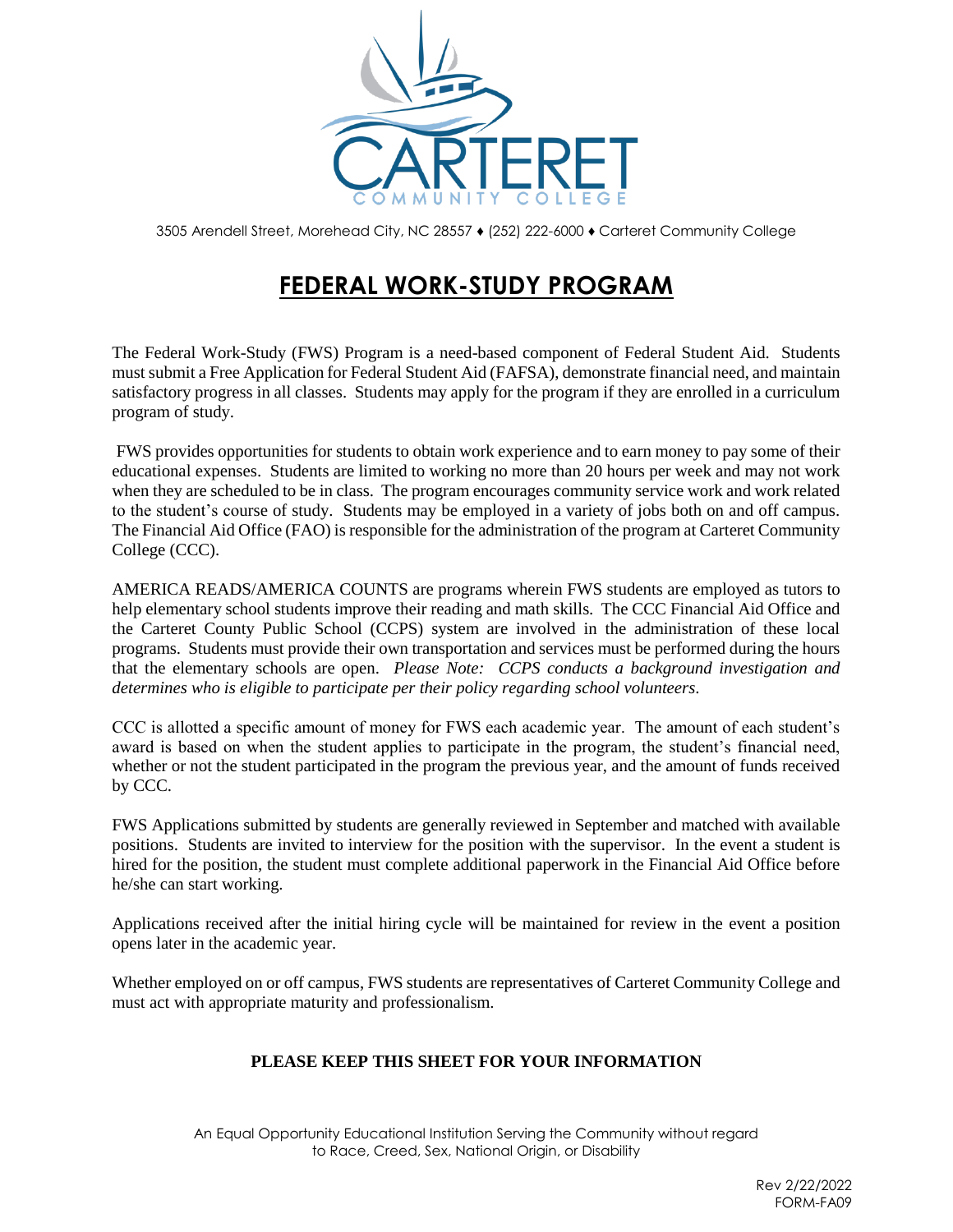

3505 Arendell Street, Morehead City, NC 28557 ♦ (252) 222-6000 ♦ [Carteret](http://www.carteret.edu/) Community College

## **FEDERAL WORK STUDY APPLICATION 2022-2023**

|                                                                                         | (Last) (First) |                                                                                           | (Middle Initial) (Maiden/Other) |
|-----------------------------------------------------------------------------------------|----------------|-------------------------------------------------------------------------------------------|---------------------------------|
|                                                                                         |                |                                                                                           |                                 |
|                                                                                         |                | (include area code and indicate home, work, cell, etc.)                                   |                                 |
|                                                                                         |                |                                                                                           |                                 |
| Have you had a Federal Work Study job at CCC before? ____ If yes, where? ___________    |                |                                                                                           |                                 |
|                                                                                         |                |                                                                                           |                                 |
| Do you have reliable transportation for a position off campus? ____Yes ______No         |                |                                                                                           |                                 |
| If you are fluent in a foreign language, please indicate which language _______________ |                |                                                                                           |                                 |
| Are you a veteran? _____ Yes _____ No                                                   |                |                                                                                           |                                 |
| Are you the spouse or dependent child of a veteran or military member? ____Yes ____No   |                |                                                                                           |                                 |
| Check if you are a TRIO (Student Support Services) ____ participant ____ or applicant   |                |                                                                                           |                                 |
|                                                                                         |                |                                                                                           |                                 |
|                                                                                         |                | Number of Hours Available to Work per Week ____ Available: ____ Day ____ Night _____ Both |                                 |
| Briefly Describe Your Skills and Interests (especially computer skills) _________       |                |                                                                                           |                                 |
|                                                                                         |                |                                                                                           |                                 |
|                                                                                         |                |                                                                                           |                                 |
|                                                                                         |                |                                                                                           |                                 |

An Equal Opportunity Educational Institution Serving the Community without regard to Race, Creed, Sex, National Origin, or Disability